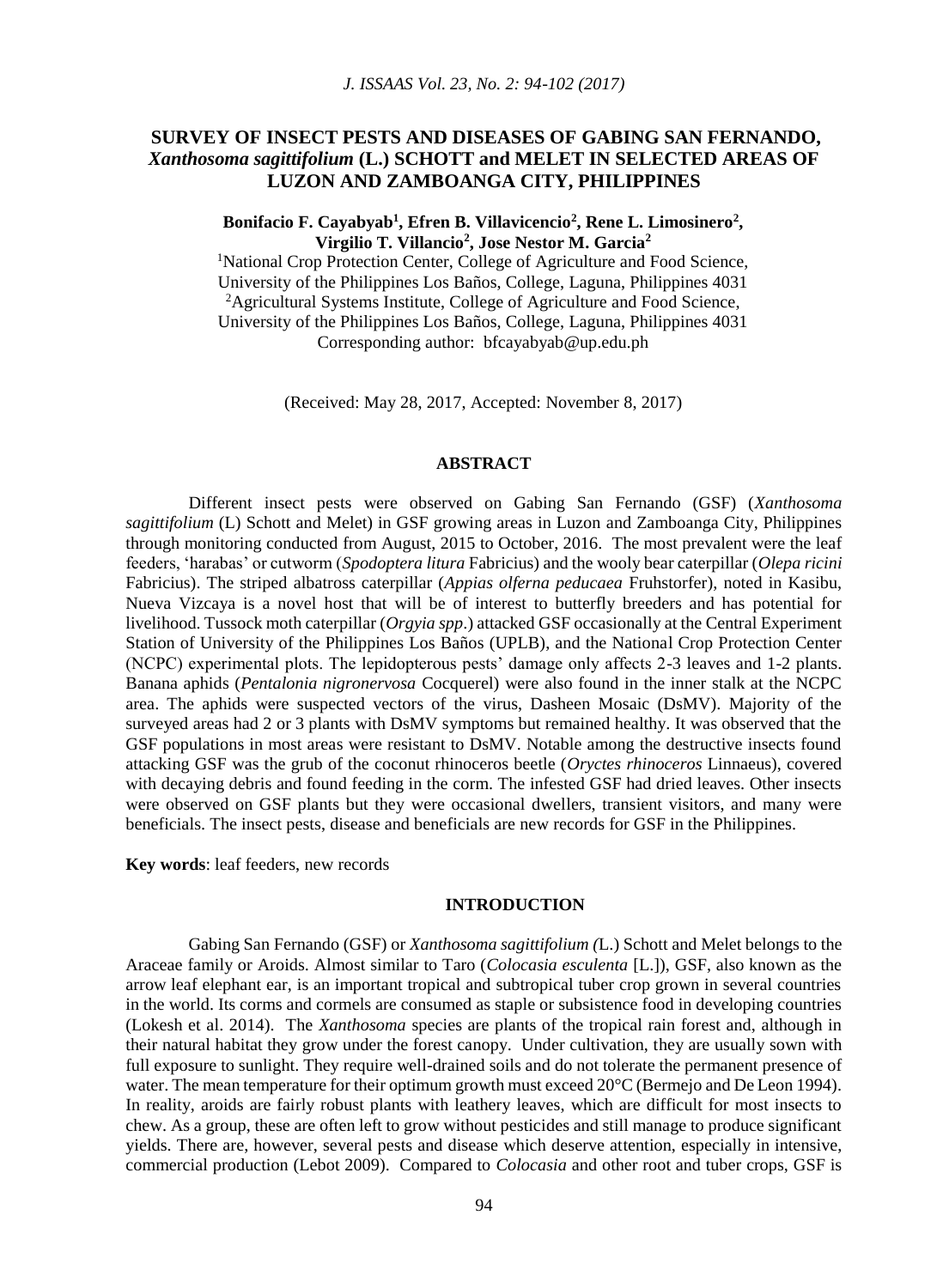supposedly resistant to pests and disease. However, there were reports of pest infestation of the plant from farmers. In a study by Pillai et al. (1993), however, yield losses of up to 29% was noted due to infestation of *C. esculenta*, *X. sagittifolium* and *Amorphophallus sp*. by *Spodoptera litura*, *Aphis gossypii* Glover and spider mites [*Tetranychidae*].

Mealybugs, which are injurious on tuber crops, also infest *Xanthosoma sagittifolium*, although mainly cassava, taro, yam, sweet potato, elephant foot yam, and yam bean are much more affected. (Mani et al. 2016). On the other hand, Coleson and Miller (2005) found out that *X. sagittifolium* consistently exhibited strong aphid resistance (antixenosis), specifically on *Aphis gosyphii* than in taro (*Colocasia esculenta*).

*Xanthosoma* does not suffer from any severe pests or disease in the Pacific islands (Weightman and Moros 1982 as cited by Manner 2011). However, in the Caribbean, its pests include nematodes, a hairy caterpillar, mealybug, cotton lace bug, woolly aphids, scale insects, and red spider mites. Other pests include wireworms, white grubs, and a smooth, black or dark brown boring caterpillar (Morton 1972). Dasheen mosaic virus (DsMV) is the most important viral pathogen of cultivated aroids worldwide (Chen et al. 2001). Viruses, however, do not appear to be a serious problem for *X. sagittifolium* (Kay 1987), although Castro (2006) mentioned that DsMV is the most important virus problem in Nicaragua. Other infrequent pests include *Aphis gossypii* in the Antilles and Surinam*, Euetheola bidentata* in Surinam, *Graphocephala propior*, *Quinta cannae*, and *Cacographis ortholatis* in Venezuela, *Aspidiotus destructor* in the Antilles and Polynesia, and *Pentalonia nigronervosa*, *Tetraleurodes ursorum*, and *Corythucha gossypii* in the Antilles (Manner 2011; Reddy 2015).

This paper presents some insects observed to attack GSF through a survey and monitoring conducted in different areas of Luzon and Mindanao, Philippines. The survey also includes the beneficial arthropods that have been observed in GSF plants and relates the pest management practices on some of the prevalent pests that attacked GSF.

#### **METHODOLOGY**

The monitoring, identification, and assessment of insect pests, diseases and beneficials on GSF plants were done in four ways. First, there was the establishment of GSF plots in the NCPC experimental area, and weekly monitoring of the plants within their growing period until harvest. Second, there was weekly monitoring of the three GSF experiments and a GSF production area established at the Central Experiment Station of UPLB-College of Agriculture. Third, there was periodic monitoring of GSF areas in farmers' fields in the neighboring municipalities/city of San Pablo City, Bay, and Los Baños in Laguna province, and in Dolores, Lucena, Lucban, and Pagbilao of Quezon province. Fourth, there was a one-time observation in some GSF areas in the country, like in Mindanao, during the extensive germplasm collections. The monitoring was made from August 2015 to October 2016.

Insect pests and diseases were collected, identified, damage characterized, and documented through photos. The assessment of the pest and disease infestation was based on their occurrence, succession, frequency, and seasonality. The incidence of viruses in the GSF plants was also assessed with monitoring of insect vectors that may carry the virus.

## **RESULTS AND DISCUSSION**

A total of 14 insect pests, one disease (Table 1), and 8 beneficial arthropods (Table 2) were observed to attack GSF during the monitoring period.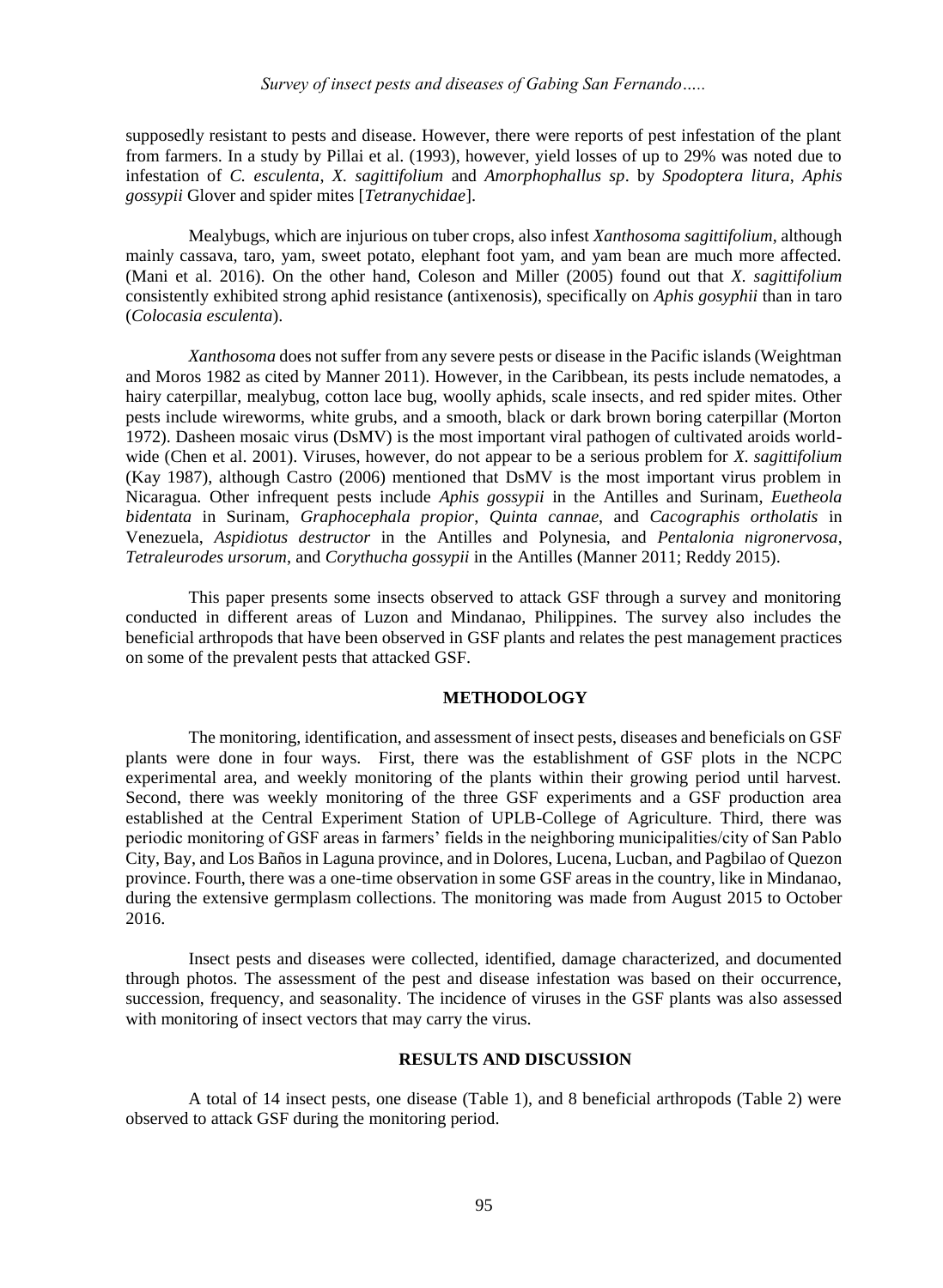## *J. ISSAAS Vol. 23, No. 2: 94-102 (2017)*

Notable among the insect pests that have brought considerable damage to one or two plants/leaves were the 'harabas' or common cut worm (*Spodoptera litura* Fabricius), banana aphid (*Pentalonia nigronervosa* Cocquerel) (Fig. 1), the wooly bear caterpillar (*Olepa ricini* Fabricius) a new pest of crops and weeds in the Philippines (Cayabyab et al. 2015), and the Tussock moth caterpillar (*Orgyia spp*. Ochsenheimer) (Fig. 2).

There were, however, other insect pests on GSF but were few in numbers on the leaves and stalks of the plant, namely, the grey mealy bug (*Ferrisia virgata* Cockerell), pineapple mealybug (*Dysmicoccus brevipes* Cockerell), and cottony cushion scale (*Planococcus lilacinus* Cockerell) (Fig. 3). Other insects which were occasional pests of GSF were the spiralling white fly (*Aleurodicus dispersus* Russell), long horn grasshopper (*Phaneroptera furcifera* Stål), bag worm (Psychidae), citrus grasshopper (*Melecodes tenebrosa* Walker), taro grasshopper (*Gesonula mundata zonocera*) (Navás 1904), and rice grasshopper (*Oxya hyla* Serville). The striped albatross caterpillar (*Appias olferna peducaea* Fruhstorfer) noted in Kasibu, Nueva Vizcaya, is a novel host for GSF that will be of interest to butterfly breeders and has potential for livelihood (Fig. 4).



**Fig. 1**. Harabas or common cut worm on leaves (*Spodoptera litura* Fabricius) (a) and aphids (*Pentalonia nigronervosa Cocquerel)* (b) on inner stalk of GSF.



**Fig. 2.** Wooly bear caterpillar (*Olepa ricini* Fabricius) (a), and Tussock moth caterpillar (*Orgyia spp*. Ochsenheimer) (b).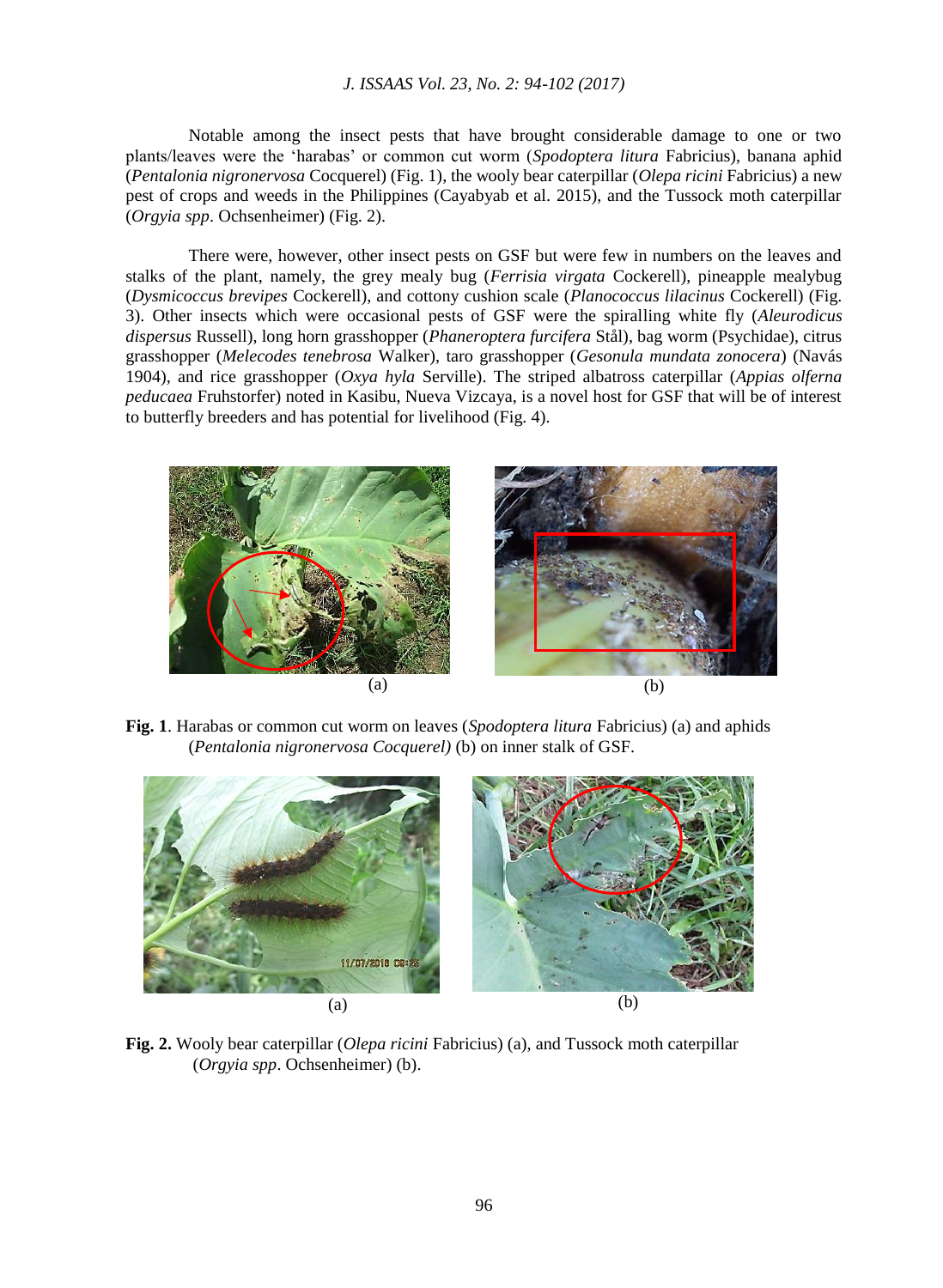

**Fig. 3**. Grey mealybug (*Ferrisia virgata* Cockerell) (a), Pineapple mealybug (*Dysmicoccus brevipes* Cockerell) (b), and Cottony cushion scale (*Planococcus lilacinus* Cockerell) (c).



**Fig. 4.** Spiraling white fly (*Aleurodicus dispersus* Russell) (a), Long horn grasshopper (*Phaneroptera furcifera* Stål) (b), Bag worm (*Psychidae*) (c), Citrus grasshopper (*Melecodes tenebrosa* Walker) (d), Rice grasshopper (*Oxya hyla* Serville) (e), and the Striped albatross butterfly caterpillar (*Appias olferna peducaea* Fruhstorfer) (f).

Another insect pest that was observed in GSF was the grub of the coconut rhinoceros beetle (*Oryctes rhinoceros* (Linnaeus). It was found feeding on the corm of the GSF at Dolores, Quezon. The usual host of the rhinoceros beetle are old decaying trunks of fallen coconut and its living trees. *Oryctes rhinoceros* (L.) is one of the most damaging insects to palms in Asia and the Pacific Islands (Giblin-Davis 2001). Adults are a major pest of *Cocos nucifera* (L.) and *Elaeis guineensis* Jacq. (Giblin-Davis 2001), but so are minor pests of many other palms and other plant species. By feeding on healthy leaves, the *Oryctes rhinoceros* causes physical damage, which can stunt growth and lead to secondary infections from bacteria or fungi (Hinckley 1973; Castro 2006). As was observed, GSF affected plants due to the feeding damage, and plants turned yellow, senesced and died (Fig. 5). This is a new finding for this insect pest which feeds on GSF as an alternate host.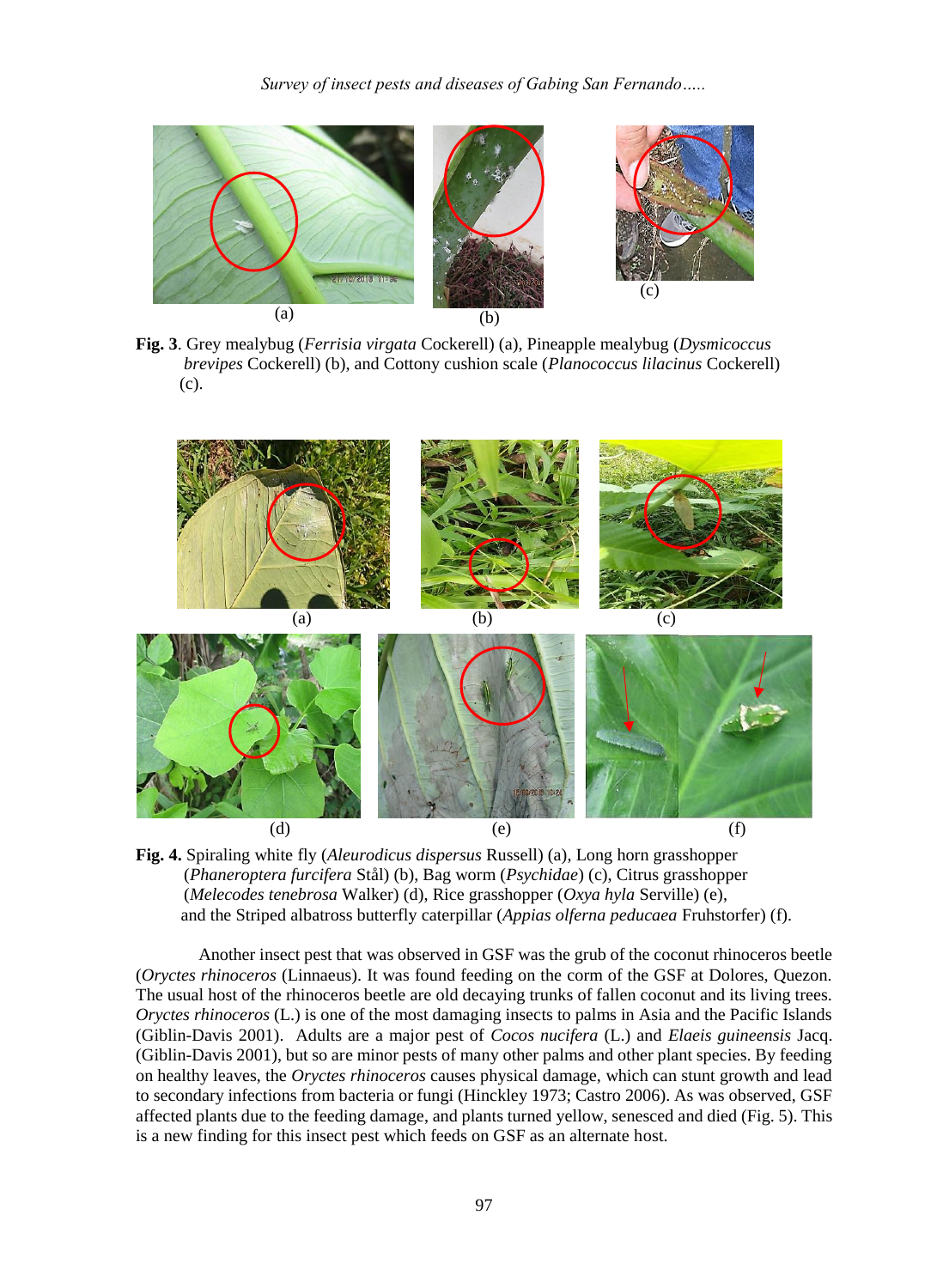

**Fig. 5.** Rhinoceros beetle (*Oryctes rhinoceros* (L.) damage (a) and grub (b) on GSF.

Most of the GSF plants observed in different parts of Luzon and Zamboanga City, Mindanao, where the survey was made, showed the presence of the Dasheen Mosaic virus (DsMV) (Fig. 6). DsMV incidence, however, did not show heavy infection and did not indicate a risk or grave threat. There were GSF plants in a population that do not show the symptoms and if infected, only 1 to 3 plants were affected and did not succumb to death. This is consistent with the findings that GSF is resistant to diseases and insect attack (Crop Protection Compendium (Open Source); Lebot 2009). However, depending on the host-virus strain combination and the location, DsMV can severely impact yields of the edible aroids *Colocasia* and *Xanthosoma* in the Pacific (Nelson 2008).



**Fig. 6**. Dasheen Mosaic Virus (DsMV) symptoms observed in GSF leaves.

DsMV is a typical member of the genus Potyvirus, and the most important viral pathogen of cultivated aroid plants worldwide, including the genera Aglaonema, Alocasia, Amorphophallus, Anthurium, Arisaema, Caladium, Colocasia, Cryptocoryne, Dieffenbachia, Monstera, Philodendron, Richardia, Spathiphyllum, Xanthosoma and Zantedeschia (Chen et al. 2001).

All of the above results related to GSF insect pest, disease and beneficials are new records in the Philippines and serve as benchmark data. It is also imperative to conduct a regular inventory of pests and diseases of GSF to check for threats on this alternative crop used as animal feed and food for human consumption.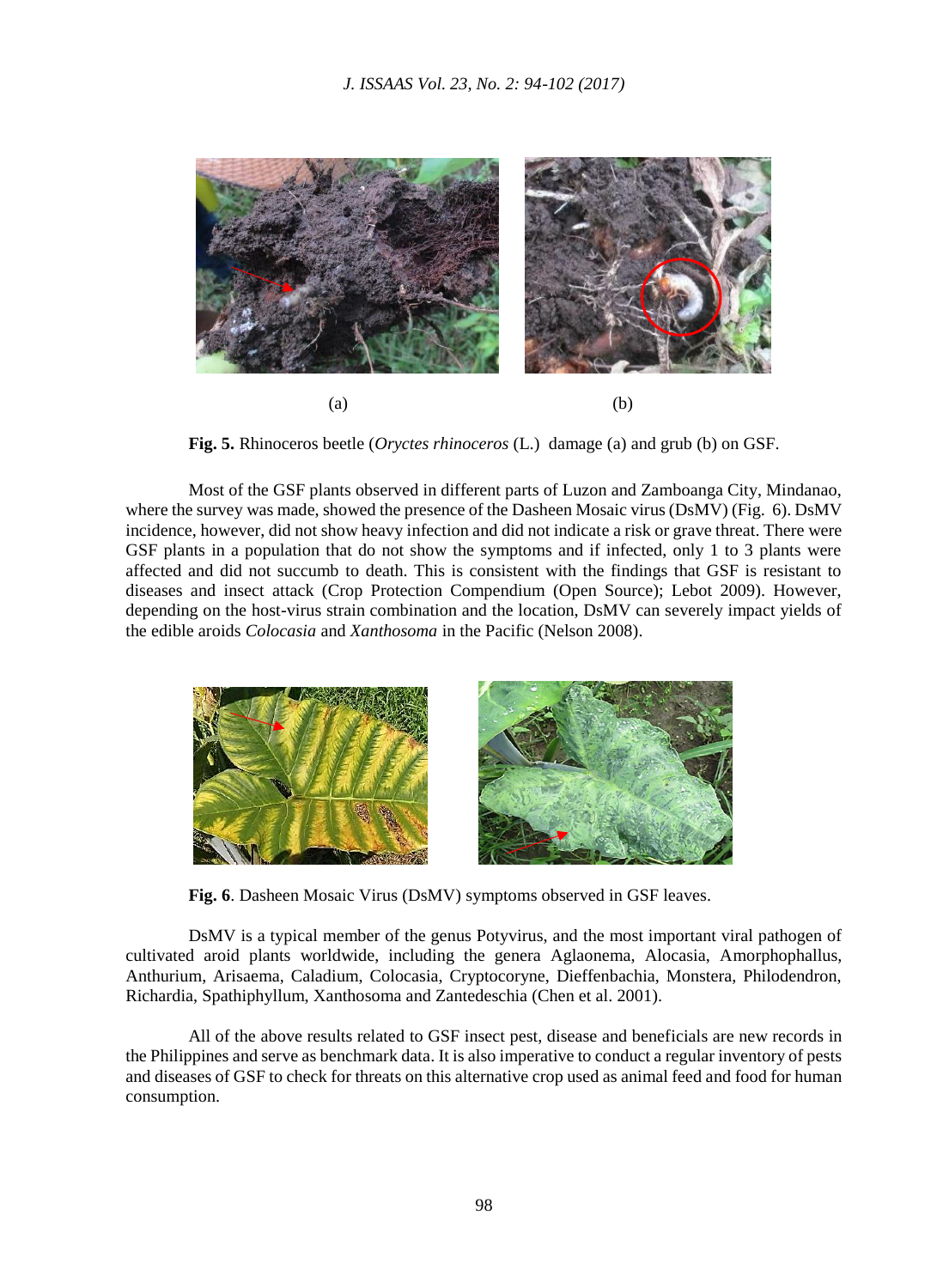| <b>Location</b>   | <b>Insect/Disease</b>                                       | Date(s)                                    | <b>Severity</b> |                               |                                         |
|-------------------|-------------------------------------------------------------|--------------------------------------------|-----------------|-------------------------------|-----------------------------------------|
|                   | <b>Pest Observed</b>                                        | <b>Observed</b>                            | Frequency       | Number /<br><b>Appearance</b> | <b>Prevalence</b>                       |
| CES,              | Cut worm                                                    | September 2015                             | Occasional      | $1 - 2$                       | seen in 2 GSF plant                     |
| <b>UPLB</b>       | Virus                                                       | November 2015<br>February-November<br>2015 | Occasional      | As mosaic                     | 3-5 GSF plant<br>affected               |
| NCPC.             | Banana aphids                                               | November 2015                              | Occasional      | $>20$ as                      | Only 1 GSF affected                     |
| <b>UPLB</b>       | Wooly bear caterpillar                                      | July 11, 2016                              | Occasional      | colony<br>4-5                 | 1 GSF attacked                          |
|                   | Tussock moth                                                | December 3, 2015                           | Occasional      | $3-4$                         | 1 GSF attacked                          |
|                   | caterpillar<br>Virus                                        | December 3, 2015                           | Occasional      | As mosaic                     | 3-5 GSF plant<br>affected               |
|                   | Grey mealy bug                                              | $Sept - Nov., 2015$                        | Occasional      | >10                           | 3-5 GSF plant                           |
|                   | Pineapple mealy bug                                         | $Sept - Nov., 2015$                        | Occasional      | >10                           | affected<br>4-5 GSF plant<br>affected   |
| Dolores.          | Cut worm                                                    | September 16, 2016                         | Occasional      | $2 - 3$                       | 1 GSF attacked                          |
| Quezon            | Rhinoceros beetle                                           | September 16, 2016                         | Occasional      | 1                             | 1 GSF plant attacked                    |
|                   | grubs                                                       |                                            |                 |                               |                                         |
|                   | Virus                                                       | September 16, 2016                         | Occasional      | As mosaic                     | 4-5 plant affected                      |
| Lucena.           | Long horn grasshopper<br>(Katydid)                          | October 21, 2016                           | Occasional      | 1                             | 1-2 found in plant                      |
| Ouezon            | Bag worm (Psychidae)                                        | May 25, 2016                               | Occasional      | 1                             | Found in 1 GSF                          |
| Pagbilao,         | Long horn grasshopper<br>(Katydid)<br>Cottony cushion scale | October 21, 2016                           | Occasional      | $\mathbf{1}$                  | Found in 1 GSF                          |
| Quezon            |                                                             | October 21, 2016                           | Occasional      | >10                           | Colony found in 3<br><b>GSF</b>         |
| Kasibu.<br>Nueva  | Striped albatross<br>caterpillar                            | February 12, 2016                          | Occasional      | $1 - 3$                       | 2-3 found in $>10$<br><b>GSF</b> plants |
| Vizcaya<br>Lucena | Citrus grasshopper                                          | May 25, 2016                               | Occasional      | 1                             | Found in 1 GSF                          |
| City              | Virus                                                       | September 16, 2016                         | Occasional      | As mosaic                     | 3-5 GSF plant                           |
| Aurora,           | Spiraling white fly                                         | April 22, 2016                             | Occasional      | $5-10$                        | affected<br>3-4 GSF with<br>colonies    |
| Quezon            | Rice grasshopper                                            | April 22, 2016                             | Occasional      | $\overline{2}$                | Found in 1 GSF                          |
|                   | Virus                                                       | April 22, 2016                             | Occasional      | As mosaic                     | 4-6 GSF plant<br>affected               |
| Zamboanga<br>City | Virus                                                       | October 06, 2016                           | Occasional      | As mosaic                     | 4-6 gsf affected                        |

**Table 1.** Insect pests on GSF observed at different locations in Luzon.

# **Beneficial**

A number of beneficial insects were also observed during the survey (Table 2). The orb weaver spider (*Argiope spp*.), crab spider (*Misumena sp*.), and huntsman spider (*Heteropoda venatoria*  Linnaeus) helped in the reduction or elimination of insect pests that attack GSF. Other predators, such as the yellow crazy ants (*Anoplolepis gracilipes* Smith) and praying mantis (*Mantis religiosa* Linnaeus), were observed. Natural enemies are often encountered in the growing of crops. Palaniswami and Pillai (1980) found *Aphis gossypii* to be parasitized by the aphelinid *Aphelinus mali* (Hald.), a species of *Coccophagus* (*C. cowperi* Gir.) and by the encrytid *Aphidencyrtus aphiivorus* (Mayr).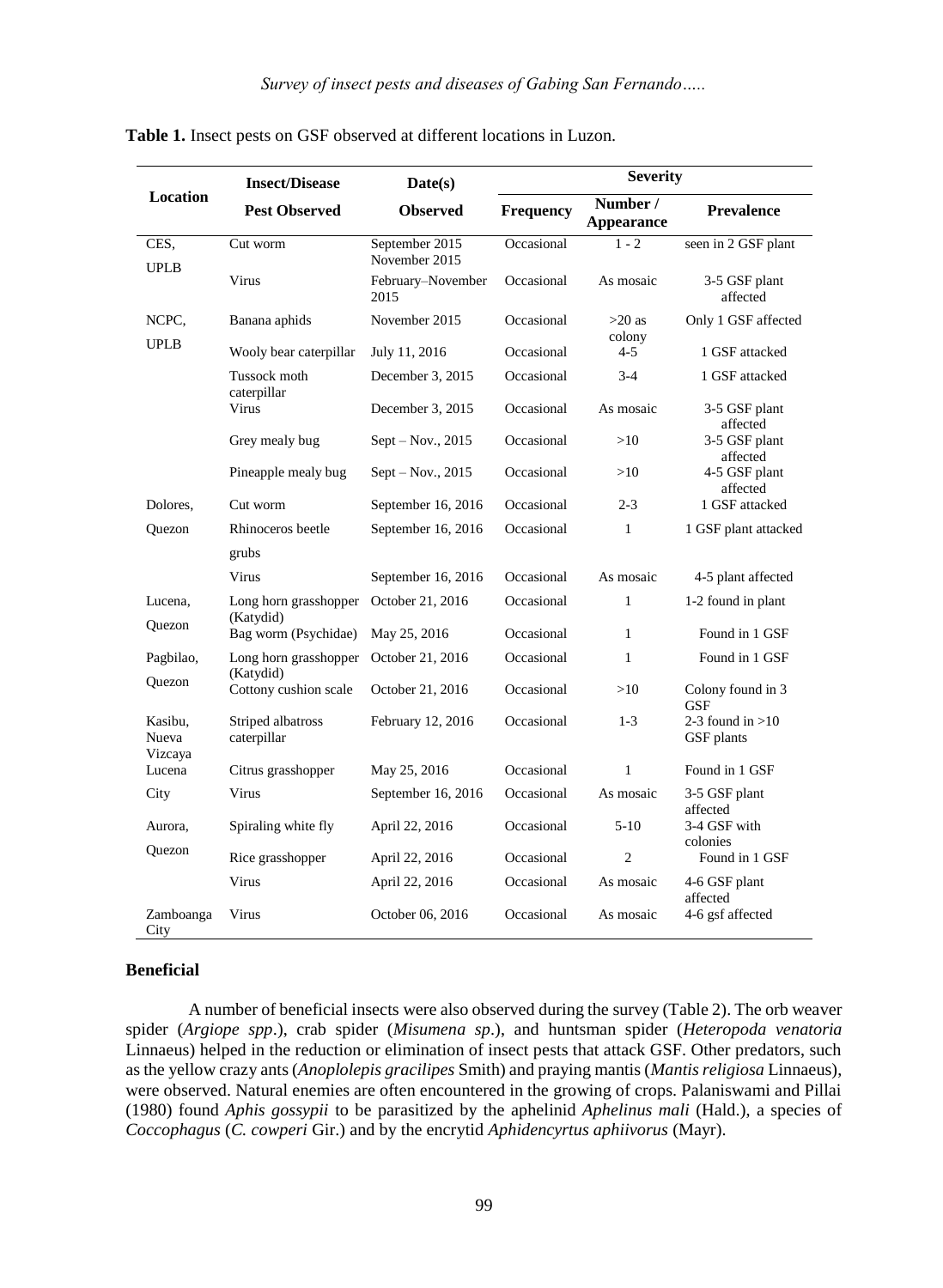The passerine birds, Maya, (*Passer montanus (*Linnaeus) were frequently observed in the GSF surroundings, and as such, their contribution in reducing pest population cannot be discounted for.

| Location       | <b>Beneficial Insect</b> |                  | <b>Severity</b>  |                   |
|----------------|--------------------------|------------------|------------------|-------------------|
|                | <b>Observed</b>          | Date(s) Observed | <b>Frequency</b> | <b>Prevalence</b> |
| CES, UPLB      | House spider             | November, 2015   | Occasional       |                   |
|                | Orb weaver               | October 21, 2016 | Occasional       |                   |
|                | Crab spider              | October 21, 2016 | Occasional       |                   |
| NCPC, UPLB     | House spider             | November, 2015   | Occasional       | 1                 |
|                | Orb weaver               | November, 2015   | Occasional       | 1                 |
|                | Crab spider              | October, 2015    | Occasional       | 1                 |
| Lucban, Quezon | House spider             | October 21, 2016 | Occasional       | 1                 |
|                | Orb weaver               | October 21, 2016 | Occasional       | 1                 |
|                | Crab spider              | October 21, 2016 | Occasional       | 1                 |
| Lucena, Quezon | Yellow crazy ants        | October 21, 2016 | Occasional       | $3-5$             |
|                | Lady Bug (Coccinelid     | October 21, 2016 | Occasional       | 1                 |
|                | Beetle)                  |                  |                  |                   |
|                | Yellow coccinelid        | October 21, 2016 | Occasional       | 1                 |
|                | beetle                   |                  |                  |                   |
|                | Black coccinelid         | October 21, 2016 | Occasional       | 1                 |
|                | beetle                   |                  |                  |                   |
| Pagbilao,      | Black ant                | October 21, 2016 | Occasional       | $3-5$             |
| Quezon         |                          |                  |                  |                   |
| Lucena City    | Crab spider              | October 21, 2016 | Occasional       | 1                 |
| Aurora, Quezon | Praying mantis           | May 25, 2016     | Occasional       | 1                 |

**Table 2.** Beneficial insects/natural enemies.

#### **Pest management on Gabing San Fernando**

Cut worms, as mentioned earlier, were observed on two occasions infesting GSF planted in the experimental area of Central Experiment Station (C8), UPLB, while banana aphids (*Pentalonia nigronervosa* Cocquerel) were seen at the lower stalk of GSF planted at NCPC, UPLB experimental plots. The presence of these two insect pests, however, did not pose a major threat and the extent of damage was not large enough to be considered a problem. But to ensure a rational management approach, the former was controlled by spraying a biological control agent, nucleopolyhedrosis virus (NPV), from NCPC, while the banana aphid was controlled by spraying a combination of cypermethrin 5 EC and thiocarbamate (cartap hydrochloride ES) at rate of 1.125L a.i/ha and 1.25kg a.i./ha, respectively (Cayabyab et al. 2015).

The infestations of wooly bear caterpillar (*Olepa ricini Fabricius*) and Tussock moth caterpillar (*Orgyia spp*) were only sporadic and very limited. Hence, their larvae were only mechanically crushed. No further presence or incidence of these insects was observed thereafter.

# **CONCLUSION**

Insect pests namely, cutworm/'harabas' (*Spodoptera litura* Fabricius), Tussock moth (*Orgyia spp*.), and wooly bear caterpillar (*Olepa ricini* Fabricius) attacked GSF in certain occasions but their infrequent presence do not pose a major threat to the growing of GSF. This suggests that these insects attacked the GSF in cases when their most preferred hosts are not present. Occasional occurrence of the said pest was observed in the months of September to February, but their population was not sufficient to cause alarm. A nucleopolyhedrosis virus (NPV) from NCPC was used to control cutworms.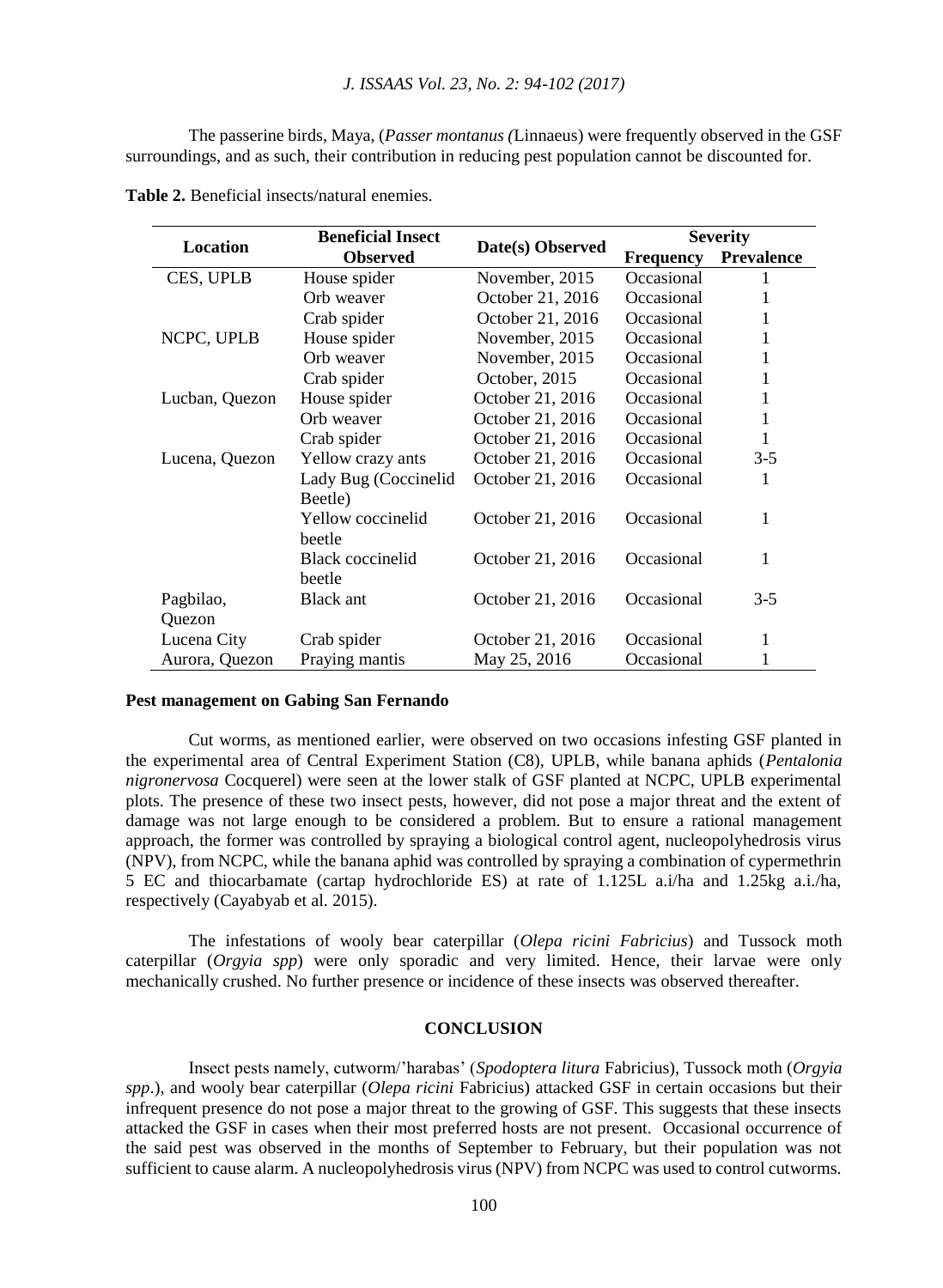The presence of banana aphids (*Pentalonia nigronervosa* Cocquerel) in the GSF stalks may indicate the possibility for the insect to be carriers of DsMV, since the typical symptoms were noted. Its incidence, however, in most GSF planting sites pose minor problem to the growth of GSF as it did not severely affect the plants. The observed estimate of affected plants was only  $1 - 3\%$  in a GSF planting area, while banana aphids were controlled by spraying a combination of cypermethrin and thiocarbamate. Regular monitoring of pest and diseases of GSF is recommended for a pre-emptive management strategy to avoid or lessen damage.

There is a need to seriously consider the emerging threat of rhinoceros beetle to the growth of GSF in an area where coconuts and other palms are abundant because the grubs can cause severe damage that can affect the quality of the corms and the cormels produced.

## **ACKNOWLEDGEMENT**

The authors appreciate very much the funding support that was provided by the Emerging Interdisciplinary Research Program (EIDR), Office of the Vice President for Academic Affairs (OVPAA), University of the Philippines (UP) System.

#### **REFERENCES**

- Bermejo, J.E.H. and J. De Leon. 1994. Neglected Crops. 1492 from a different perspective. Food and Agriculture Organization (FAO) Plant Production and Protection Series No.26. FAO, Rome, Italy.
- Castro, G.R. 2006. Studies on cocoyam (*Xanthosoma* spp.) in Nicaragua, with emphasis on Dasheen mosaic virus. Doctoral thesis, Dept. of Plant Biology and Forest Genetics, Swedish University of Agricultural Sciences, Uppsala, Sweden. 33p.
- Cayabyab, B. F., Villavicencio, E.B., Villancio V. T. and J.N. M Garcia. 2015. Some insect pests of Gabing San Fernando (GSF) (*Xanthosoma sagittifolium* (L) Schott and Melet). Leaflet.
- Coleson, J. L. and R.H. Miller. 2005. Antibiosis and antixenosis to *Aphis gossypii* (Homoptera: Aphididae) in *Colocasia esculenta*. J Econ Entomol. 98(3): 996-1006
- Crop Protection Compendium (The world's most comprehensive site for Crop Protection Information). www.cabi.org – Open Source.
- Giblin-Davis, R. 2001. Insects on palms. [CABI Publishing, Wallingford Great Britain. 400 p.](http://www.cabi.org/isc/FullTextPDF/2001/20013091640.pdf#page=281)
- Hinckley, A. D. 1973. Ecology of the coconut rhinoceros beetle, *Oryctes rhinoceros* (L.) (Coleoptera: Dynastidae). Biotropica 5(2): 111-116.
- Kay, D.E. 1987. Root Crops. Second Edition (revised by E.G.B. Gooding). Crop and Product Digest No. 2. Tropical Development and Research Institute, London.
- Lebot, V. 2009. Tropical roots and tuber crops. Major pests and diseases of Aroids. Crop Production Science in Horticulture, CABI: Wallingford, U.K. 17. Ch. 27:239 – 342.
- Lokesh, M., Patil, S, Nagesh S., Naik, V., Prashantha, A. and K. Chandan. 2014. Evaluation of germplasms of *Colocasia esculenta* (L.) Schott and *Xanthosoma sagittifolium* (L.) (Schott and